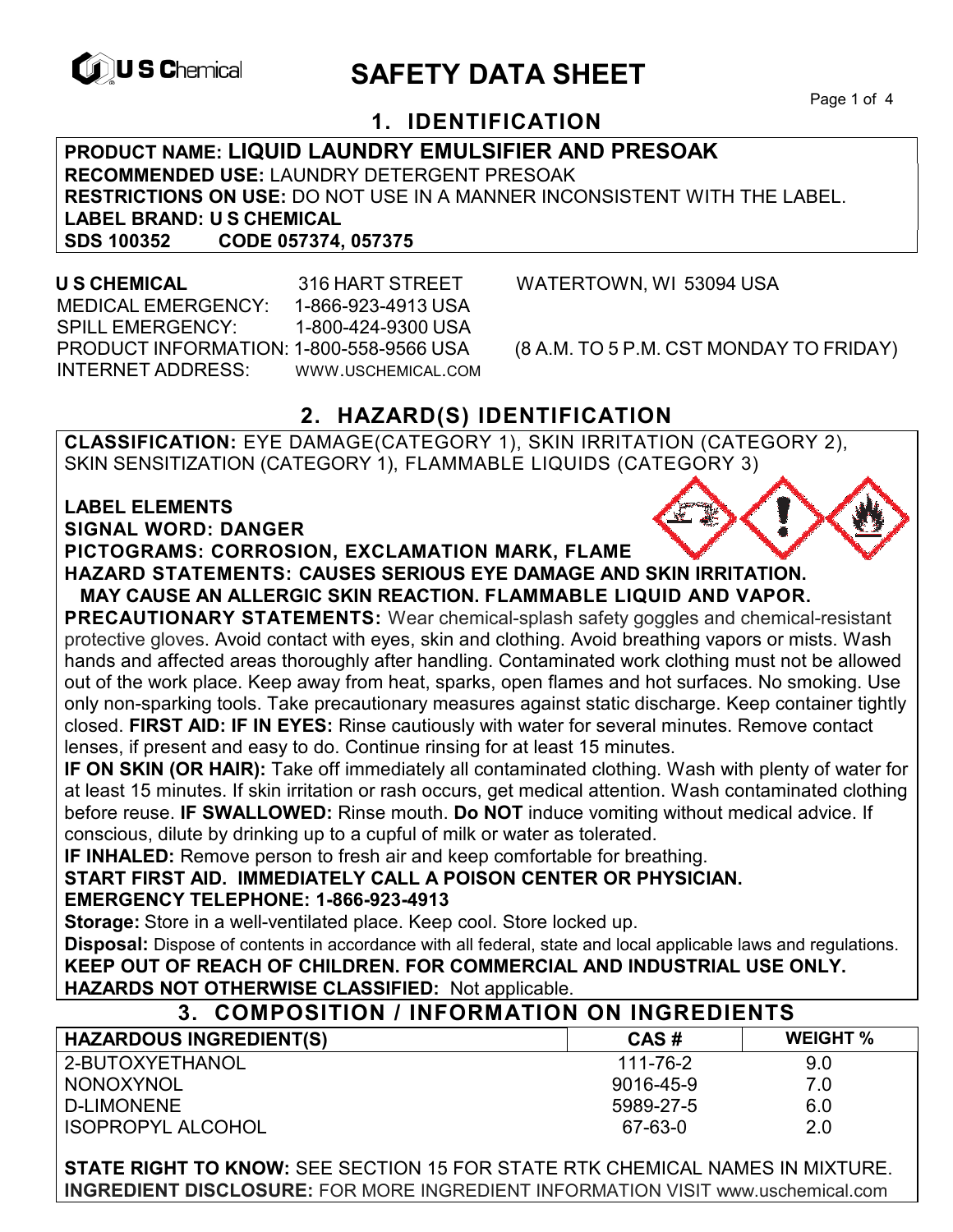# **LIQUID LAUNDRY EMULSIFIER AND PRESOAK SDS 100352 4. FIRST-AID MEASURES** Page 2 of 4

**IF IN EYES:** RINSE CAUTIOUSLY WITH WATER FOR SEVERAL MINUTES. REMOVE CONTACT LENSES, IF PRESENT AND EASY TO DO. CONTINUE RINSING FOR AT LEAST 15 MINUTES. **IF ON SKIN (OR HAIR):** TAKE OFF IMMEDIATELY ALL CONTAMINATED CLOTHING. WASH WITH PLENTY OF WATER FOR AT LEAST 15 MINUTES. IF SKIN IRRITATION OR RASH OCCURS, GET MEDICAL ATTENTION. WASH CONTAMINATED CLOTHING BEFORE REUSE. **IF SWALLOWED:** RINSE MOUTH. **Do NOT** INDUCE VOMITING WITHOUT MEDICAL ADVICE. IF CONSCIOUS, DILUTE BY DRINKING UP TO A CUPFUL OF MILK OR WATER AS TOLERATED. **IF INHALED:** REMOVE PERSON TO FRESH AIR AND KEEP COMFORTABLE FOR BREATHING. **START FIRST AID. IMMEDIATELY CALL A POISON CENTER OR PHYSICIAN. EMERGENCY TELEPHONE: 1-866-923-4913**

**MOST IMPORTANT SYMPTOMS / EFFECTS:** CAUSES SERIOUS EYE DAMAGE AND SKIN IRRITATION. MAY CAUSE BLINDNESS WITHOUT IMMEDIATE FIRST AID. MAY CAUSE AN ALLERGIC SKIN REACTION. HARMFUL IF SWALLOWED. **MEDICAL CONDITIONS AGGRAVATED:** NONE KNOWN.

**NOTE TO PHYSICIAN:** CALL 1-866-923-4913 FOR EXPOSURE MANAGEMENT ASSISTANCE.

#### **5. FIRE-FIGHTING MEASURES**

**CHEMICAL HAZARDS:** EYE CORROSIVE. ALLERGIC SKIN REACTION. FLAMMABLE. ALTHOUGH THIS PRODUCT HAS A FLASH POINT BELOW 200°F, IT IS AN AQUEOUS SOLUTION WHICH HAS BEEN TESTED AND SHOWN NOT TO SUSTAIN COMBUSTION. **COMBUSTION PRODUCT HAZARDS:** OXIDES OF CARBON AND OTHER FUMES. **METHODS:** SELECT EXTINGUISHER AND METHODS BASED ON FIRE SIZE AND TYPE. **EQUIPMENT:** WEAR SCBA AND FULL PROTECTIVE GEAR AS CONDITIONS WARRANT. **NFPA RATING:** HEALTH-3/FLAMMABILITY-1/ INSTABILITY-0/SPECIAL HAZARD-N.AP. **SUITABLE EXTINGUISHERS:** WATER, DRY CHEMICAL, CO2 OR FOAM SUITABLE FOR FIRE. **UNSUITABLE EXTINGUISHERS:** NO RESTRICTIONS BASED ON CHEMICAL HAZARDS.

#### **6. ACCIDENTAL RELEASE MEASURES**

**PERSONAL PRECAUTIONS:** ELIMINATE ALL IGNITION SOURCES. EVACUATE UNPROTECTED PERSONNEL FROM AREA. WEAR PERSONAL PROTECTION. SEE SECTION 8. RUBBER BOOTS RECOMMENDED. VENTILATE AREA IF NEEDED. BE CAREFUL NOT TO SLIP. WASH THOROUGHLY AFTER CLEAN-UP.

**ENVIRONMENTAL PRECAUTIONS:** ELIMINATE ALL IGNITION SOURCES. PREVENT SPILL FROM ENTERING DRAIN, STORM SEWER OR SURFACE WATERWAY. PREVENT WATER AND SOIL CONTAMINATION. **CLEAN-UP METHODS:** ELIMINATE ALL IGNITION SOURCES. STOP LEAK IF YOU CAN DO SO WITHOUT RISK. SMALL SPILLS MAY BE WIPED UP AND RINSED WITH WATER. FOR LARGER SPILLS, DIKE TO CONTAIN. PUMP TO LABELED CONTAINER OR ABSORB SPILLAGE AND SCOOP UP WITH INERT ABSORBENT MATERIAL. AFTER SPILL COLLECTION, RINSE AREA WITH WATER AND FOLLOW WITH NORMAL CLEAN-UP PROCEDURES.

#### **7. HANDLING AND STORAGE**

**HANDLING:** FOLLOW ALL LABEL DIRECTIONS. INSTRUCT PERSONNEL ABOUT PROPER USE, HAZARDS, PRECAUTIONS, AND FIRST AID MEASURES. AVOID INHALATION, INGESTION, AND CONTACT WITH SKIN, EYES AND CLOTHING. DO NOT TASTE OR SWALLOW. REMOVE AND WASH CONTAMINATED CLOTHING AND FOOTWEAR BEFORE REUSE. PRODUCT RESIDUE MAY REMAIN IN EMPTY CONTAINERS. HANDLE CAREFULLY TO AVOID DAMAGING CONTAINER. **STORAGE:** KEEP CONTAINER CLOSED WHEN NOT IN USE. STORE IN A WELL-VENTILATED PLACE. KEEP AWAY FROM HEAT, SPARK AND FLAME. STORAGE AT AMBIENT TEMPERATURES IN A DRY AREA OUT OF DIRECT SUNLIGHT. PROTECT FROM FREEZING. ROTATE STOCK REGULARLY. KEEP AWAY FROM FOOD AND DRINK. KEEP OUT OF CHILDREN'S REACH.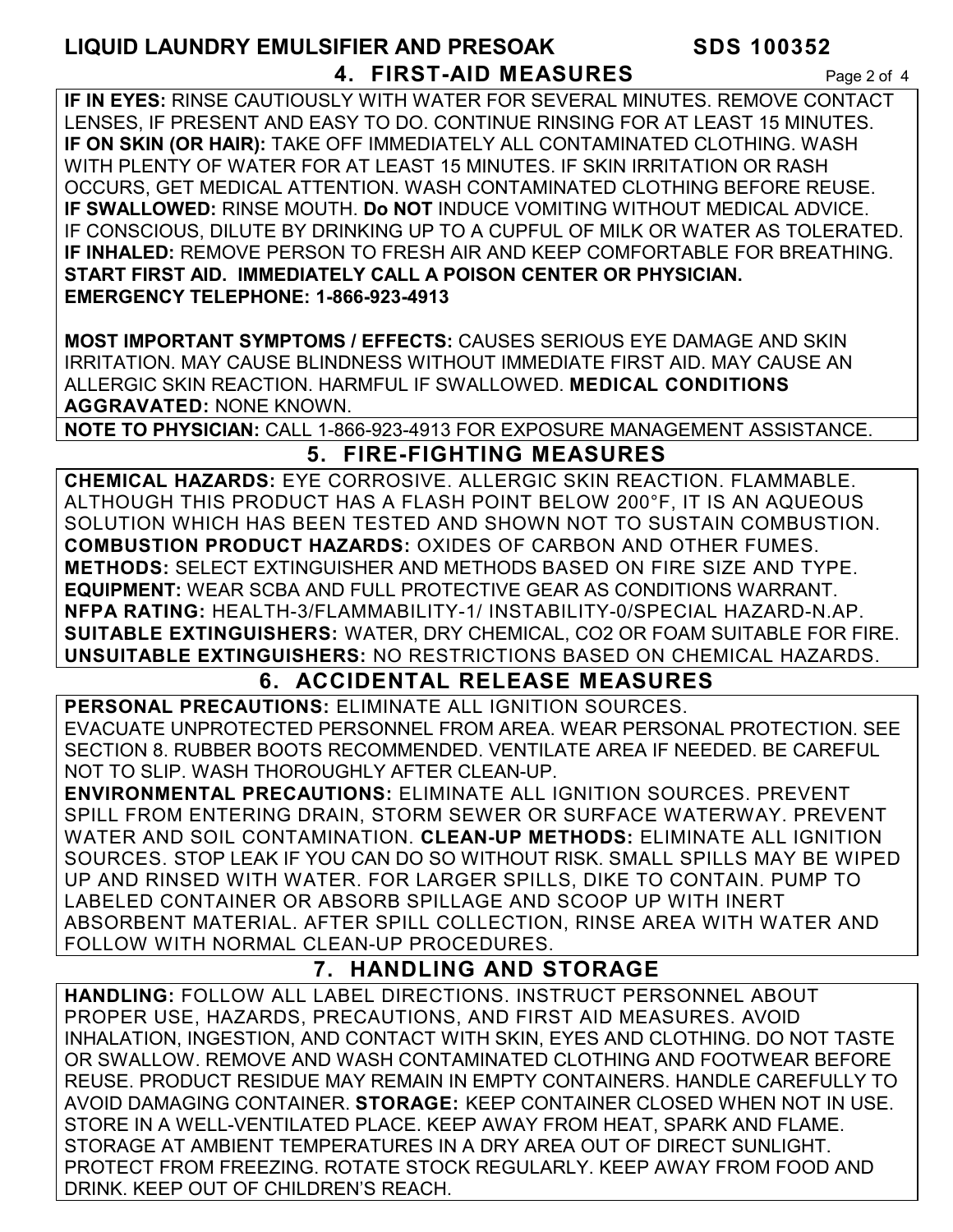#### **LIQUID LAUNDRY EMULSIFIER AND PRESOAK SDS 100352 8. EXPOSURE CONTROLS / PERSONAL PROTECTION** Page 3 of 4 **EXPOSURE LIMITS:** NONOXYNOL = NONE, D-LIMONENE = NONE

2-BUTOXYETHANOL=20 PPM TWA (ACGIH), 50 PPM TWA-SKIN, 240 MG/M3 TWA-SKIN (OSHA) ISOPROPYL ALCOHOL = 200 PPM TWA, 400 PPM STEL (ACGIH), 400 PPM TWA (OSHA)

**ENGINEERING CONTROLS:** GENERAL ROOM VENTILATION IS TYPICALLY ADEQUATE.

**PERSONAL PROTECTION** 

**EYES:** CHEMICAL-SPLASH SAFETY GOGGLES.

**HANDS:** CHEMICAL-RESISTANT PROTECTIVE GLOVES (NITRILE, NEOPRENE OR RUBBER). **RESPIRATORY:** PROTECTIVE EQUIPMENT NOT REQUIRED WITH NORMAL USE.

NIOSH/MSHA CERTIFIED RESPIRATOR IF EXPOSURE LIMITS ARE EXCEEDED.

**FEET:** RUBBER BOOTS RECOMMENDED DURING SPILL CLEAN-UP.

**BODY:** PROTECTIVE EQUIPMENT NOT REQUIRED WITH NORMAL USE.

**HYGIENE MEASURES:** HANDLE IN ACCORDANCE WITH GOOD INDUSTRIAL HYGIENE AND SAFETY PRACTICE. TAKE OFF CONTAMINATED CLOTHING AND WASH IT BEFORE REUSE. WASH HANDS AND AFFECTED AREAS THOROUGHLY AFTER HANDLING. PROVIDE SUITABLE FACILITIES FOR QUICK DRENCHING OR FLUSHING OF THE EYES IN CASE OF CONTACT OR SPLASH HAZARD.

# **9. PHYSICAL AND CHEMICAL PROPERTIES**

| <b>APPEARANCE: BLUE LIQUID</b>         | <b>AUTO-IGNITION TEMPERATURE: N.AV.</b>         |
|----------------------------------------|-------------------------------------------------|
| <b>ODOR: FRUITY</b>                    | <b>DECOMPOSITION TEMPERATURE: N.AV.</b>         |
| pH CONCENTRATE: 9.0                    | <b>EXPLOSIVE LIMITS (LEL/UEL): NONE</b>         |
| pH READY-TO-USE: N.AP.                 | <b>EVAPORATION RATE: N.AV.</b>                  |
| pH @ USE DILUTION: N.AV.               | FLAMMABILITY (SOLID, GAS): N.AP.                |
| <b>PHYSICAL STATE: LIQUID</b>          | FLASH POINT: 49°C, 120°F TCC                    |
| <b>RELATIVE DENSITY (WATER): 0.980</b> | INITIAL BOILING POINT/RANGE: N.AV.              |
| <b>SOLUBILITY (WATER): COMPLETE</b>    | <b>MELTING POINT/FREEZING POINT: N.AV.</b>      |
| VAPOR PRESSURE: N.AV.                  | <b>ODOR THRESHOLD: N.AV.</b>                    |
| <b>VAPOR DENSITY: N. AV.</b>           | <b>PARTITION COEFF. (N-OCTANOL/WATER): N.AV</b> |
| <b>VISCOSITY: NON-VISCOUS</b>          | <b>OTHER: N.AV.</b>                             |
| 1 N                                    | <b>CTARILITY AND DEACTIVITY</b>                 |

**10. STABILITY AND REACTIVITY** 

**REACTIVITY:** NO HAZARD. **CHEMICAL STABILITY:** STABLE. **POSSIBILITY OF HAZARDOUS REACTIONS:** NONE KNOWN. WILL NOT POLYMERIZE. **CONDITIONS TO AVOID:** AVOID HEAT, SPARKS, OPEN FLAMES AND HOT SURFACES. **MATERIALS TO AVOID:** DIRECT MIXING WITH OTHER CHEMICALS. MIX ONLY WITH WATER. **HAZARDOUS DECOMPOSITION PRODUCTS:** NONE UNDER NORMAL CONDITIONS.

# **11. TOXICOLOGICAL INFORMATION**

**ROUTES OF EXPOSURE:** EYES, SKIN, INGESTION, INHALATION. **INFORMATION ON ROUTES OF EXPOSURE:** NO LC50/LD50 TEST DATA ON MIXTURE. **ACUTE EFFECTS /SYMPTOMS**

 **EYES:** CAUSES SERIOUS EYE DAMAGE. MAY CAUSE PAIN, REDNESS AND WATERING. **SKIN:** MAY CAUSE AN ALLERGIC SKIN REACTION, IRRITATION, DRYING AND REDNESS. **INGESTION:** CAUSES IRRITATION OR BURNS TO MOUTH, THROAT AND STOMACH. **INHALATION:** CAUSES IRRITATION OR BURNS TO NOSE, THROAT + RESPIRATORY SYSTEM. **CHRONIC / OTHER EFFECTS:** NO REPORTABLE GERM CELL MUTAGENS, RESPIRATORY SENSITIZERS, REPRODUCTIVE TOXINS OR ASPIRATION HAZARDS. **SKIN SENSITIZERS:** D-LIMONENE. MAY CAUSE AN ALLERGIC SKIN REACTION. **SPECIFIC TARGET ORGANS (SINGLE/REPEATED):** NONE KNOWN. **NUMERICAL MEASURES OF TOXICITY:** ATEmix (ORAL-RAT) = ABOVE 2000 MG / KG **CARCINOGENS:** NO REPORTABLE ACGIH, IARC, NTP, OR OSHA CARCINOGENS.